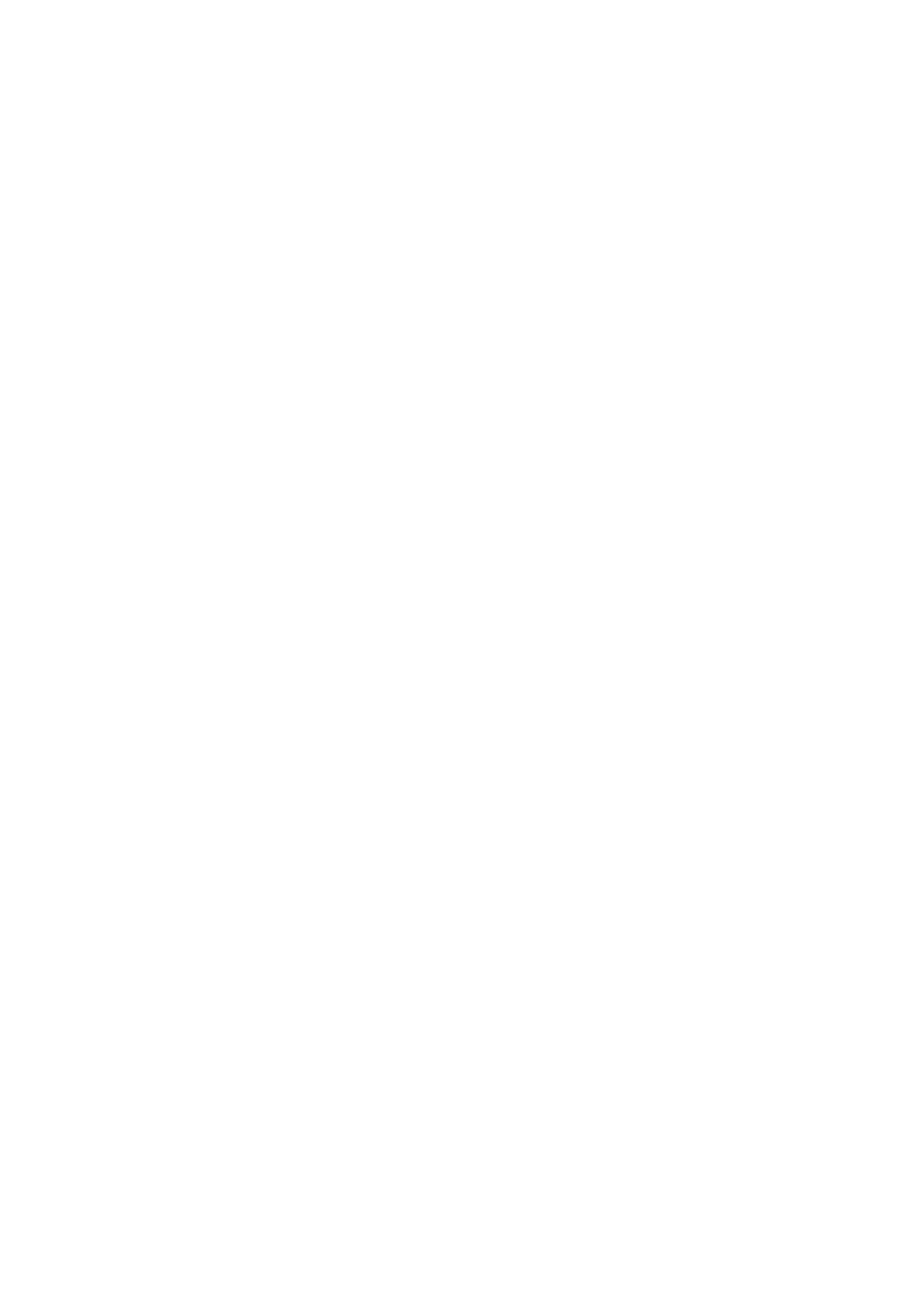## **Contents**

- 1. Introduction
- 2. Performance Data what the figures told us
- 3. Scrutiny Arrangements
- 4. Reduction of Dwelling Fires
- 5. Reduction of Fire Casualties and Fatalities
- 6. Reduction of Deliberate Fire Setting (not including Dwellings)
- 7. Reduction of Road Traffic Collisions
- 8. Reduction of Unwanted Fire Alarm Signals
- 9. Service Transformation and Emerging Priorities
- 10. Engagement
- 11. Conclusions
- 12. Recommendations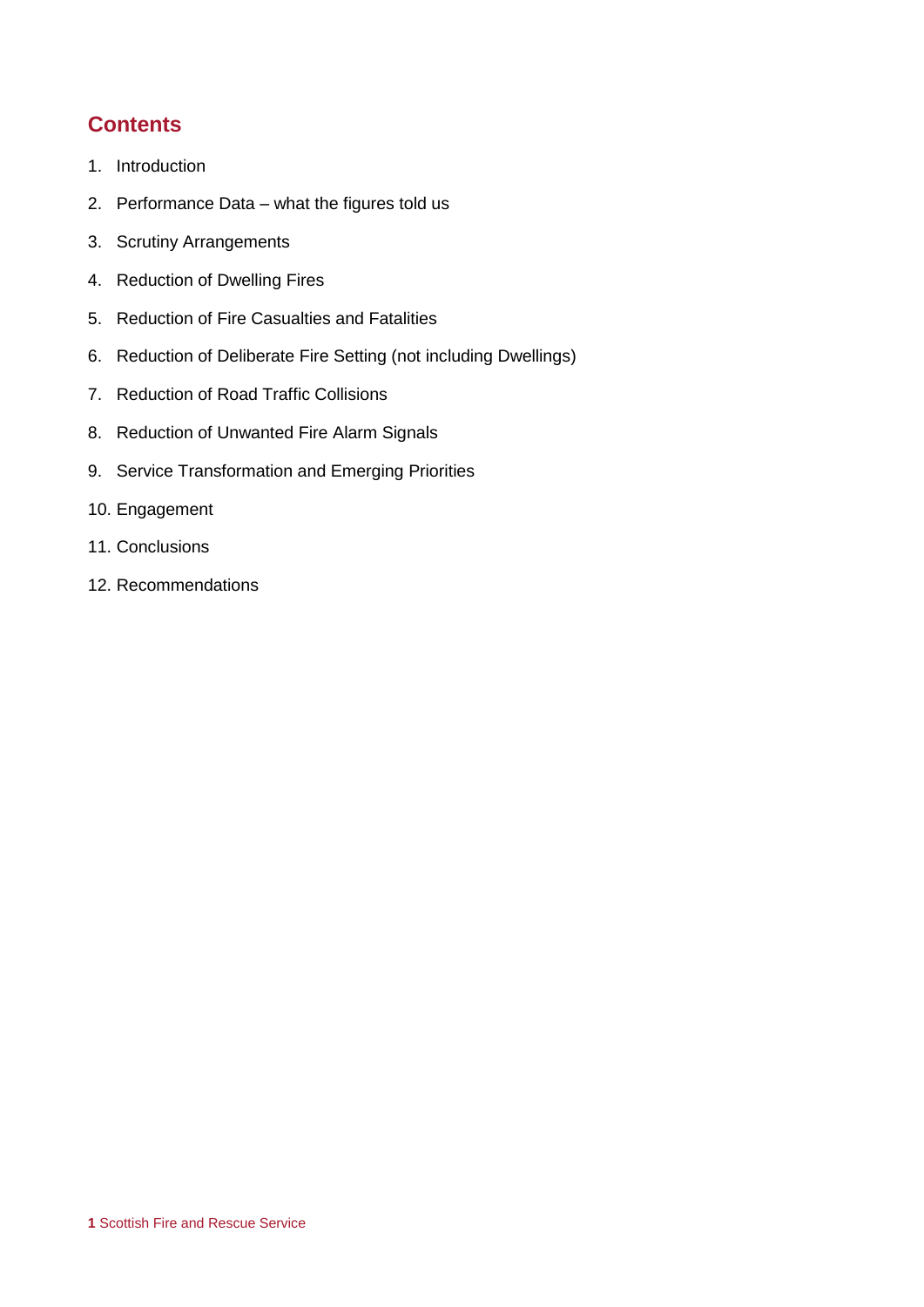## **1. Introduction**

The Scottish Fire and Rescue Service is required under the Fire (Scotland) Act 2005 as amended to prepare Local Fire and Rescue Plans for each local authority in Scotland. Following the publication of our Strategic Plan in our inaugural year, our first Local Plans were published in April 2014.

These plans were developed to direct the Service through its initial transformation journey and have helped to forge our place as a national organisation with a strong sense of local accountability. Against the drive of public sector reform, the local planning landscape continues to evolve to provide a greater focus on protecting the most vulnerable, and improving community outcomes through collaborative working.

The publication of our new Strategic Plan 2016-19 in October 2016 has instigated a timely requirement to carry out a mandatory review of all Local Fire and Rescue Plans. This review will provide us with information on how well we are performing against our existing priorities as well as highlighting areas for continued improvement and opportunities for change against the diverse needs of our communities.

### **2. Performance Data – what the figures told us**

Over the past five years within East Lothian, the SFRS have responded to 6804 incidents. The indicators below relate to our reduction priorities within the 2014-17 Local Fire and Rescue Plan. They do not include certain data such as non-domestic, non-dwelling accidental fires and non-fire related Special Services, this data however does form part of the overall incident totals above.

Dwelling fires accounted for 6% of our operational activity over the five-year period and resulted in 51 fire casualties including three fatalities. Deliberate fires, other than dwellings, accounted for 14% of our operational activity over the five-year period. Special Service, Road Traffic Collision's (RTC's) also accounted for 6% of our operational activity for the same period.

Disappointingly, Unwanted Fire Alarm Signals (UFAS) accounted for 60% of our operational response activity.

*Green figures indicate we have met our performance target, a red figures indicate we have failed to reach our performance target.*

| Key Performance Indicator            | 2012/13 | 2013/14 | 2014/15      | 2015/16 | 2016/17 |
|--------------------------------------|---------|---------|--------------|---------|---------|
| Accidental dwelling fires            | 96      | 81      | 73           | 79      | 52      |
| All fire casualties and fatalities   | 17      | 15      | $\mathbf{2}$ | 9       | 8       |
| All deliberate fires excl. dwellings | 50      | 191     | 140          | 198     | 230     |
| Special Service - RTC's              | 29      | 48      | 47           | 56      | 50      |
| Unwanted fire alarm signals          | 808     | 790     | 788          | 831     | 815     |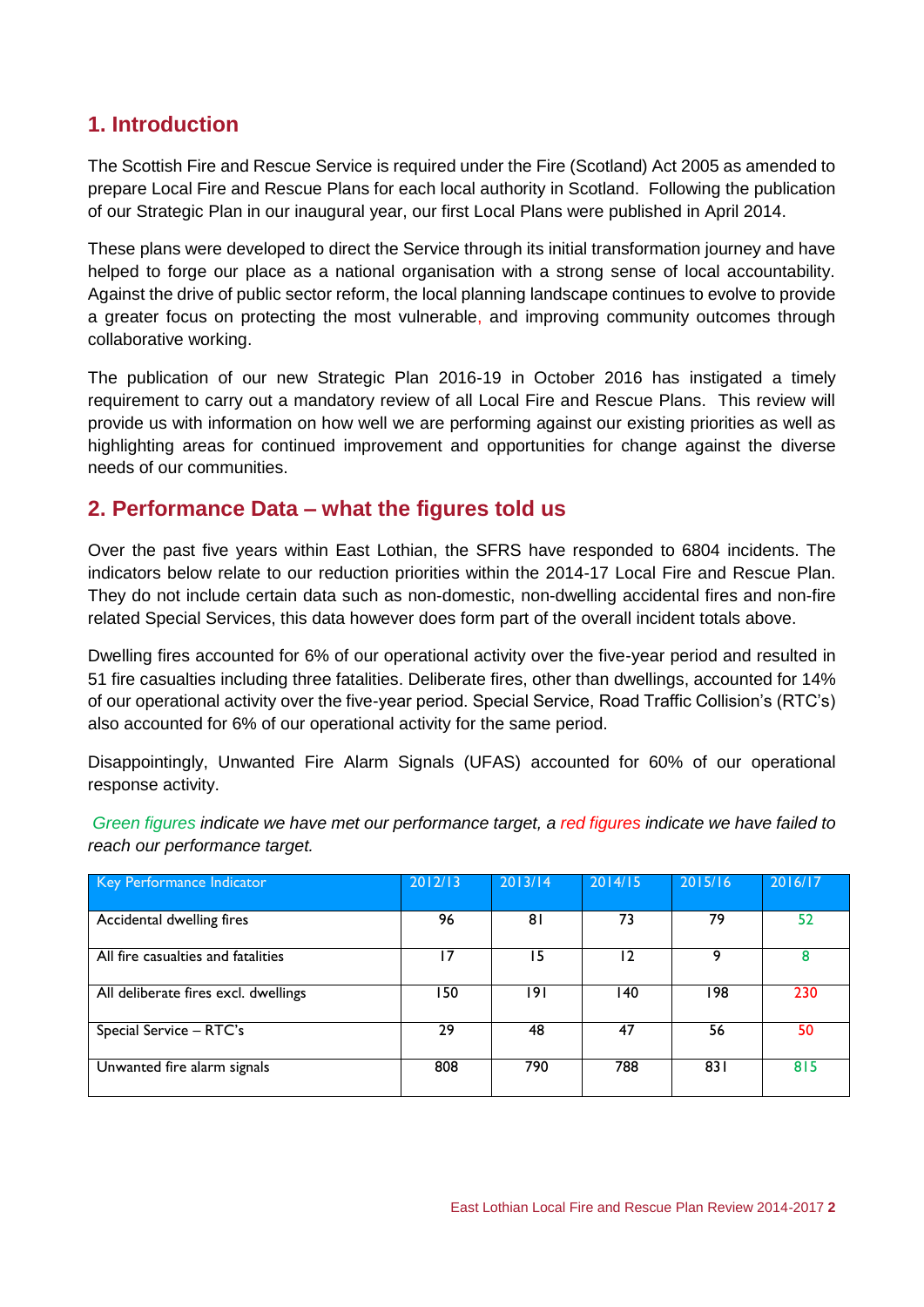## **3. Scrutiny Arrangements**

Scrutiny arrangements in East Lothian require SFRS to report local performance on a quarterly basis to the Police and Fire Scrutiny Committee. The SFRS Local Senior Officer presents performance reports to the Committee. The following Key Performance Indicators (KPI's) are scrutinised.

- 1. Reduction of Dwelling Fires
- 2. Reduction of Fire Casualties and Fatalities
- 3. Reduction of Deliberate Fire Setting (not including dwellings)
- 4. Reduction of Road Traffic Collisions
- 5. Reduction of All Special Service Casualties
- 6. Reduction of Unwanted Fire Alarm Signals

The term "Special Service" relates to a range of incident types including RTC's, rescues from height, machinery, water and confined space, medical emergencies and effecting entry. Whilst not captured as a priority in our 2014-17 Local Fire and Rescue Plan, our attendance at non RTC Special Services calls continues and has increased by 29% over the last five years.

#### **HM Fire Service Inspectorate (HMFSI) inspection 2016**

To support this formal review, consideration of the outcomes from HMFSI's Local Area Inspections that examine the development and delivery of Local Fire and Rescue Plans.

By undertaking inspections of our service delivery within local authority areas, HMFSI have given independent assurance to Scottish Ministers and the public that adequate provision for local service delivery is being made. There is equal access to specialist resources, service provision, partnership working is of sound quality, and strong scrutiny arrangements are in place. This allows HMFSI to maintain a good awareness of how well we are functioning and builds intelligence to inform future inspections.

By the end of the period 2016/17, examination of the SFRS service provision in nine local authority areas will be complete. These areas included Aberdeen City, East Renfrewshire, Western Isles, West Lothian, Dundee, South Ayrshire, Scottish Borders, Moray and Glasgow City. Once prepared, HMFSI will publish these inspection reports.

The published Local Area Inspection Reports indicated that HMFSI felt that there was a need to identify unique characteristics for each local area and provide clearer use of risk-based evidence to identify and shape priorities across our Local Plans. They also encouraged a stronger emphasis made on specific local priorities and contribution supported by an appropriate level of local performance measures. Local priorities and measures should be balanced against our national needs as well as aligning to the collaborative partnership working requirements of Local Outcome Improvement Plan delivery.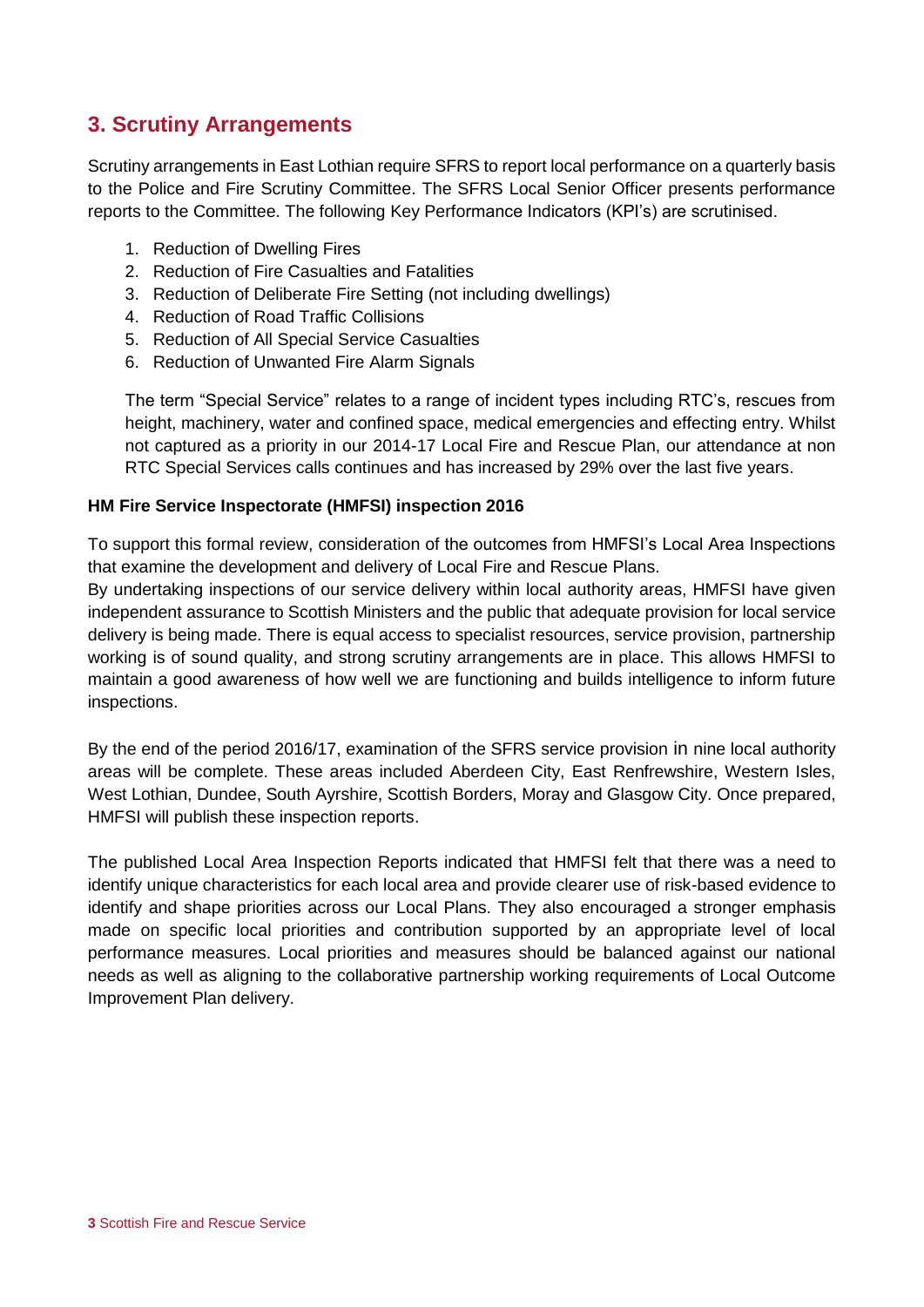# **4. Reduction of Dwelling Fires**

### *We will contribute towards the Scottish target of a 10% reduction over a three-year rolling period.*

#### **What the figures told us**

Dwelling fires can have devastating effects on our communities. The reduction of dwelling fires, accidental or deliberate, continues to be a priority for the Scottish Fire and Rescue Service (SFRS) in East Lothian.

The incidence of Dwelling Fires in East Lothian has seen decreased numbers over the last five years.

Over 50% of these fires started in single occupancy dwellings involving persons 18-64 years old. Most fires occurred during the day between 1600-2100hrs with human behaviour rather than equipment faults being a common cause.

Not surprisingly, the kitchen and cooking continues to be the most common rooms of origin and cause for Dwelling Fires.

East Lothian has generally charted just below the Scottish average over the last five years where people have required the attendance of the SFRS to a fire in their home.

| Reduction in accidental dwelling fires | 2012/13 | 2013/14        | 2014/15 | 2015/16 | 2016/17 |
|----------------------------------------|---------|----------------|---------|---------|---------|
| East Lothian Wards                     | 96      | 8 <sup>1</sup> | 73      | 80      | 52      |
| Musselburgh West                       | 13      | 9              | 10      | 10      |         |
| Musselburgh East and Carberry          | 12      | 16             | 8       | 10      | 12      |
| Preston/Seton/Gosford                  | 17      | 9              | 6       | 11      | 11      |
| Fa'side                                | 15      | 16             | 10      | 9       |         |
| North Berwick Coastal                  | 12      | 8              | 10      | 14      | 11      |
| Haddington and Lammermuir              | 8       | 13             | 14      | 16      | З       |
| Dunbar and East Linton                 | 19      | 10             | 15      | 10      |         |

#### **What are we doing to help prevent Dwelling Fires?**

Over the last three years, we have conducted over 4000 home safety visits and fitted just over 2000 smoke detectors in East Lothian. We continue to work alongside our community partners in order to reach those most vulnerable to fire.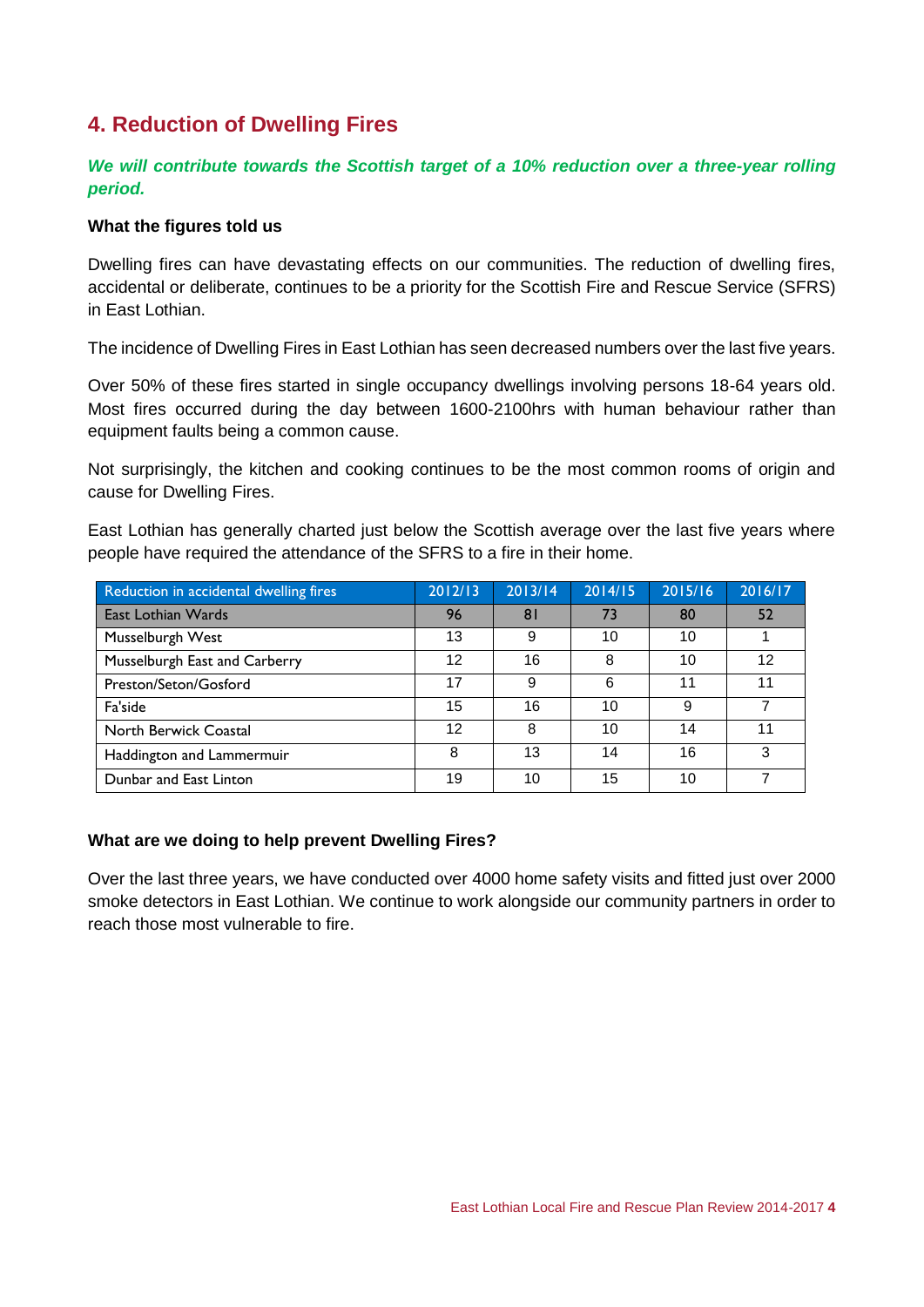## **5. Reduction in Fire Casualties and Fatalities**

### *We will contribute towards the Scottish target of a 5% reduction, over a three-year rolling period in relation to fire casualties and fatalities.*

#### **What the figures told us**

Fire casualty and fatality rates provide an indication of the amount of serious, life-threatening injuries that occur due to fire. This can indicate not only the success of SFRS in reducing the number of life risk fires through community fire safety and similar activities, but also their success in response activity in saving lives.

Figures relating to fire casualties have halved over the last five years showing a steady reduction year on year. There have been three fire fatalities for the same period.

Casualty figures include those who have received a precautionary check-up and no further treatment. Many non-fatal casualties suffered minor injuries such as slight smoke inhalation, very few required hospitalisation.

| Reduction in fire casualties and fatalities | 2012/13 | 2013/14 | 2014/15 | 2015/16 | 2016/17 |
|---------------------------------------------|---------|---------|---------|---------|---------|
| East Lothian Wards                          | 17      | 15      | 12      | 10      | 8       |
| Musselburgh West                            | 2       | 0       | 3       | 4       |         |
| Musselburgh East and Carberry               | 4       |         |         | 0       |         |
| Preston/Seton/Gosford                       | 4       | 2       |         | 0       |         |
| Fa'side                                     | 4       | 3       | 0       | 2       |         |
| North Berwick Coastal                       |         | Ω       | າ       | っ       | ว       |
| Haddington and Lammermuir                   | 0       |         | 3       |         |         |
| Dunbar and East Linton                      | 3       | 5       | າ       |         |         |

#### **What are we doing to reduce Fire Casualties and Fatalities?**

During home safety visits, SFRS personnel discuss fire safety measures with occupants and fit smoke detectors if required. Knowing what to do in the event of a fire is crucial to maintaining your safety and others within the home. Smoke detection gives early warning of fire and it is this warning that not only allows quicker intervention but also gives occupants the opportunity to leave the affected premises earlier thus reducing the chances of serious and life threatening injuries.

SFRS also work in partnership with other public services such as Police Scotland, East Lothian Council and Health and Social Care in order to identify, and reach, those most at risk from fire in our communities.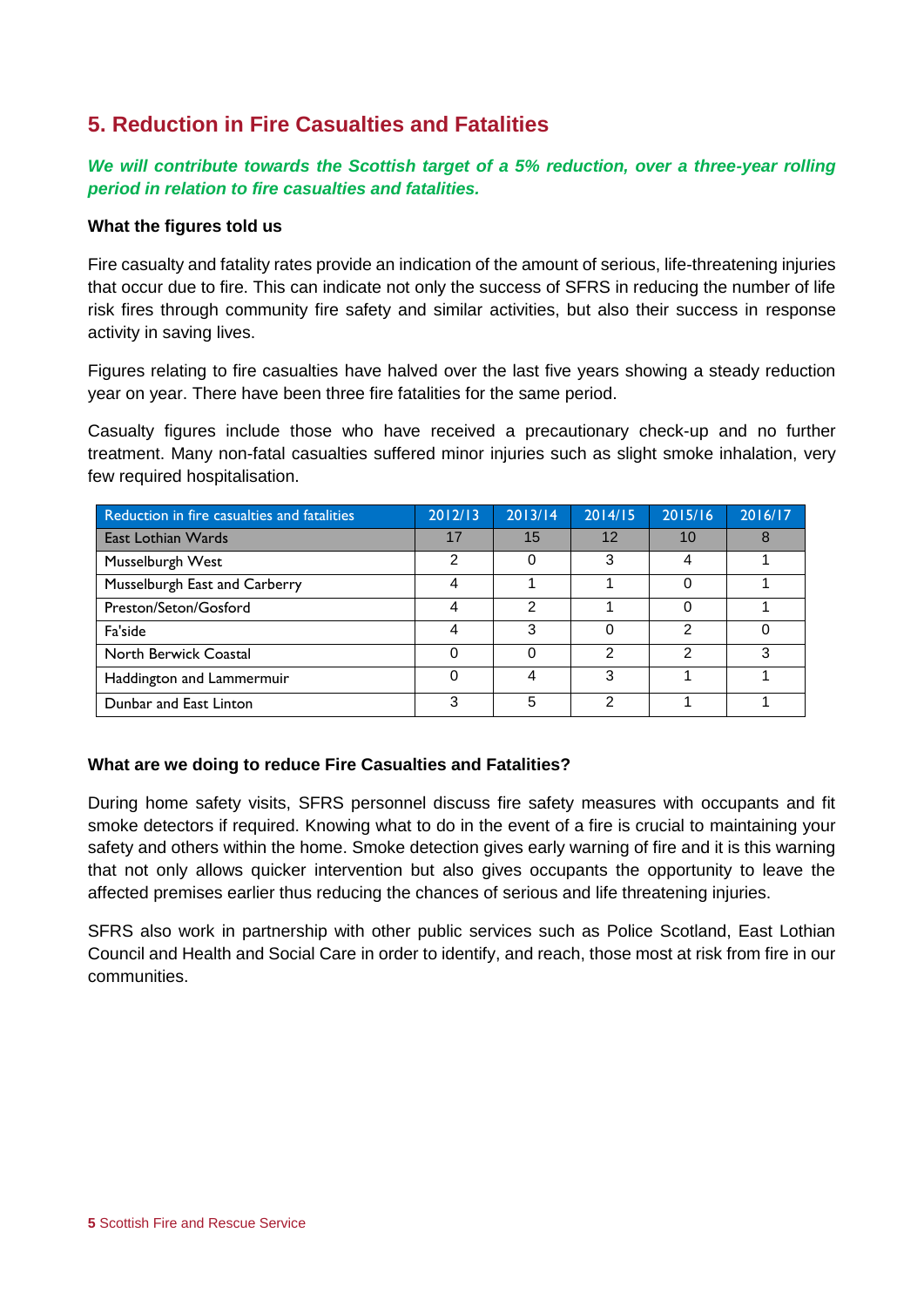# **6. Reduction of Deliberate Fire Setting (not including Dwellings)**

### *Our target against the 3-year average is to continually reduce the number of deliberately set fires.*

#### **What the figures told us**

Reduction of Deliberate Fire Setting continues to be a priority for the SFRS in East Lothian. Deliberate fires of this nature typically involve grassland, refuse or derelict buildings. Evidence shows that there is often a close link between deliberate secondary fires and anti-social behaviour.

Deliberate fires can often be of a sporadic nature although increases in operational response activity generally coincide with the spring and summer months.

There have been 688 deliberate fires in East Lothian over the last five years. Musselburgh has consistently seen the greatest incidence of deliberate fires accounting for 49% of the five-year East Lothian total. Preston/Seton/Gosford and Fa'side have the next highest fire incidence levels.

| Reduction in deliberate fires excl. dwellings | 2012/13 | 2013/14 | 2014/15 | 2015/16 | 2016/17 |
|-----------------------------------------------|---------|---------|---------|---------|---------|
| East Lothian Wards                            | 143     | 189     | 138     | 195     | 230     |
| Musselburgh West                              | 32      | 26      | 22      | 26      | 16      |
| Musselburgh East and Carberry                 | 39      | 52      | 35      | 51      | 43      |
| Preston/Seton/Gosford                         | 32      | 40      | 23      | 40      | 72      |
| Fa'side                                       | 20      | 43      | 40      | 39      | 65      |
| North Berwick Coastal                         | 6       | 2       | 3       |         | 8       |
| Haddington and Lammermuir                     | 4       | 11      | 9       | 17      | 15      |
| Dunbar and East Linton                        | 10      | 15      | 6       | 15      | 11      |

#### **What are we doing to reduce Deliberate Fire Setting?**

Due to the sporadic and random nature of many deliberately started fires, prevention activities are often reactive. Recent years has seen a more focused multi agency approach to this anti-social behaviour, which has led to a range of diversionary programmes and youth interventions in an attempt to reduce incidence.

The SFRS also offer a range of diversionary and educational programmes for younger people such as Cooldown Crew and Crucial Crew that highlight the consequences of starting fires deliberately. Cooldown crew has been delivered to a number of secondary schools over the last 5 years.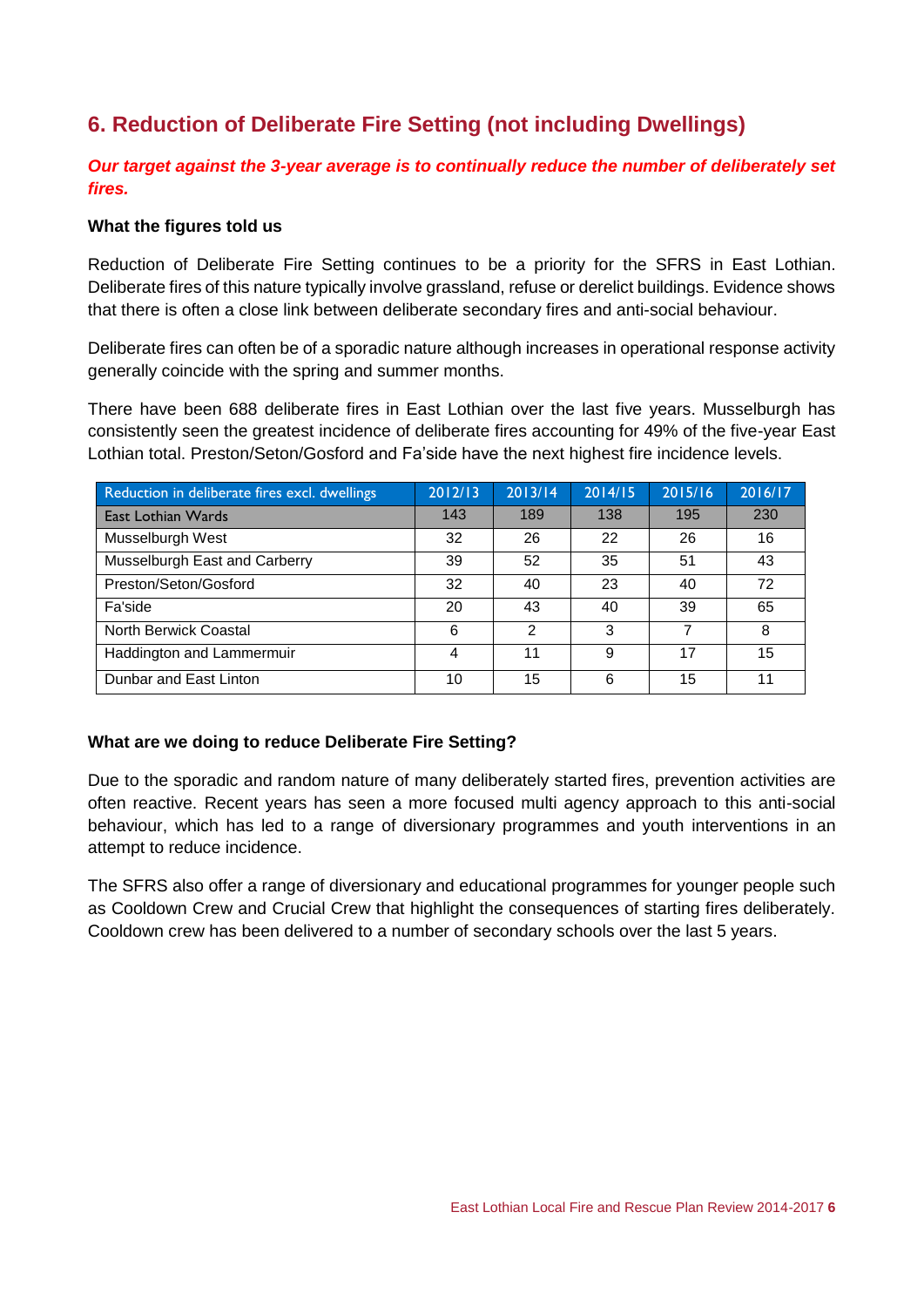# **7. Reduction of Road Traffic Collisions**

### *Our target against the three-year average is to continually reduce the number of Road Traffic Collisions on the roads in East Lothian.*

#### **What the figures told us**

Responding to Road Traffic Collisions is a key part of our intervention activities within East Lothian. The SFRS is committed to working with partners and other stakeholders in order to reduce the amount of RTC's that occur. It is worth highlighting that Police Scotland is responsible for investigating the cause of RTC, because of this the SFRS retain only general information relating to the figures below.

SFRS intervention at RTC's can include extricating persons using Hydraulic Rescue Equipment (HRE), rendering medical assistance, or making the vehicle or scene safe. In total, we attended 230 RTC's within the five-year period.

| Reduction in road traffic collisions | 2012/13 | 2013/14 | 2014/15 | 2015/16 | 2016/17 |
|--------------------------------------|---------|---------|---------|---------|---------|
| East Lothian Wards                   | 29      | 48      | 47      | 57      | 50      |
| Musselburgh West                     | 4       | 4       | 8       | 12      | 5       |
| Musselburgh East and Carberry        | 2       | 5       | 9       | 5       |         |
| Preston/Seton/Gosford                | 5       |         | 6       | 8       | ↷       |
| Fa'side                              |         | 6       | 12      | 11      |         |
| North Berwick Coastal                | 3       | 9       |         | 4       | 11      |
| Haddington and Lammermuir            | 5       |         | っ       | າ       | 6       |
| Dunbar and East Linton               | 6       | 10      | 9       | 15      |         |

### **What are we doing to reduce Road Traffic Collisions?**

The SFRS are a member of the East Lothian Road Safety Group. Community Action Teams (CAT) and operational staff attend schools and to deliver inputs to young drivers regarding the consequences of RTC's. The SFRS has been regularly involved in the Tomorrows driver event, held annually at the Brunton Theatre, where  $5<sup>th</sup>$  and  $6<sup>th</sup>$  year pupils from across East Lothian receive a safe drive message.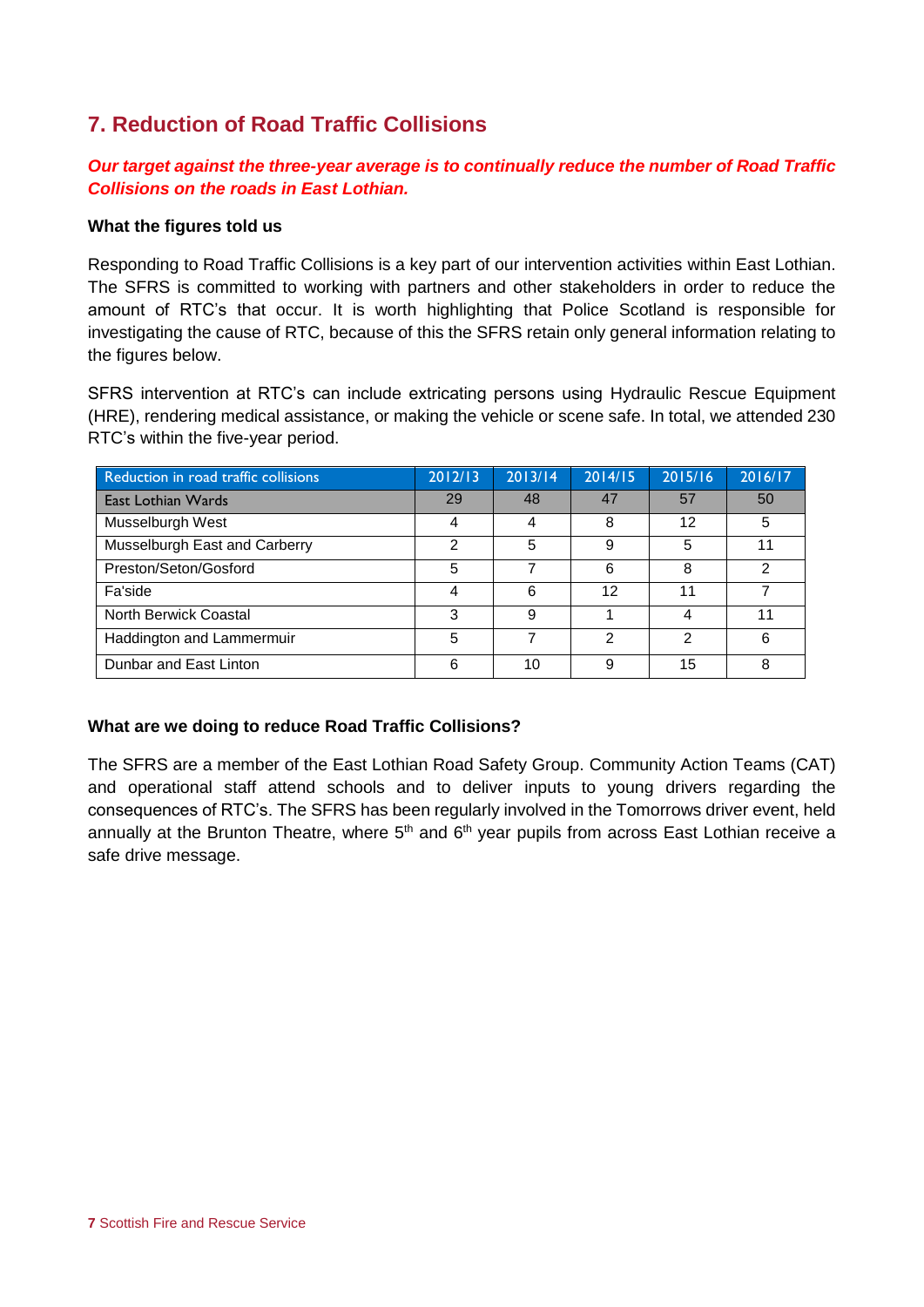# **8**. **Reduction of Unwanted Fire Alarm Signals**

### *Our target against the three-year average is to contribute towards a continued reduction in UFAS within East Lothian.*

#### **What the figures told us**

Unwanted Fire Alarm Signals (UFAS) are defined as incidents where an automated fire alarm system activates and results in the mobilisation of SFRS resources, when the reason for that alarm turns out to be something other than a fire emergency.

UFAS is categorised into Equipment Failure, Good Intent and Malicious Intent. The figure below relates to all three categories however, our quarterly performance report presented to the Police and Fire Scrutiny Committee focuses on Equipment Failure. Equipment Failure accounted for around 78% of all UFAS calls and around 60% of our total operational response activity.

| Reduction in Unwanted fire alarm signals | 2012/13 | 2013/14 | 2014/15 | 2015/16 | 2016/17 |
|------------------------------------------|---------|---------|---------|---------|---------|
| East Lothian Wards                       | 808     | 790     | 788     | 838     | 815     |
| Musselburgh West                         | 147     | 125     | 102     | 118     | 108     |
| Musselburgh East and Carberry            | 149     | 141     | 149     | 147     | 128     |
| Preston/Seton/Gosford                    | 97      | 88      | 89      | 86      | 76      |
| Fa'side                                  | 91      | 100     | 118     | 123     | 128     |
| North Berwick Coastal                    | 127     | 120     | 99      | 148     | 160     |
| Haddington and Lammermuir                | 132     | 117     | 141     | 136     | 119     |
| Dunbar and East Linton                   | 65      | 99      | 90      | 80      | 96      |

#### **What are we doing to reduce Unwanted Fire Alarm Signals?**

We continue to monitor UFAS calls and our Fire Safety Enforcement Officers work closely with premises to reduce further UFAS incidents. This includes discussing technological, procedural and management solutions in order to prevent future UFAS incidents. This forms part of an incremental approach with the ultimate aim of educating duty holders whilst reducing UFAS calls.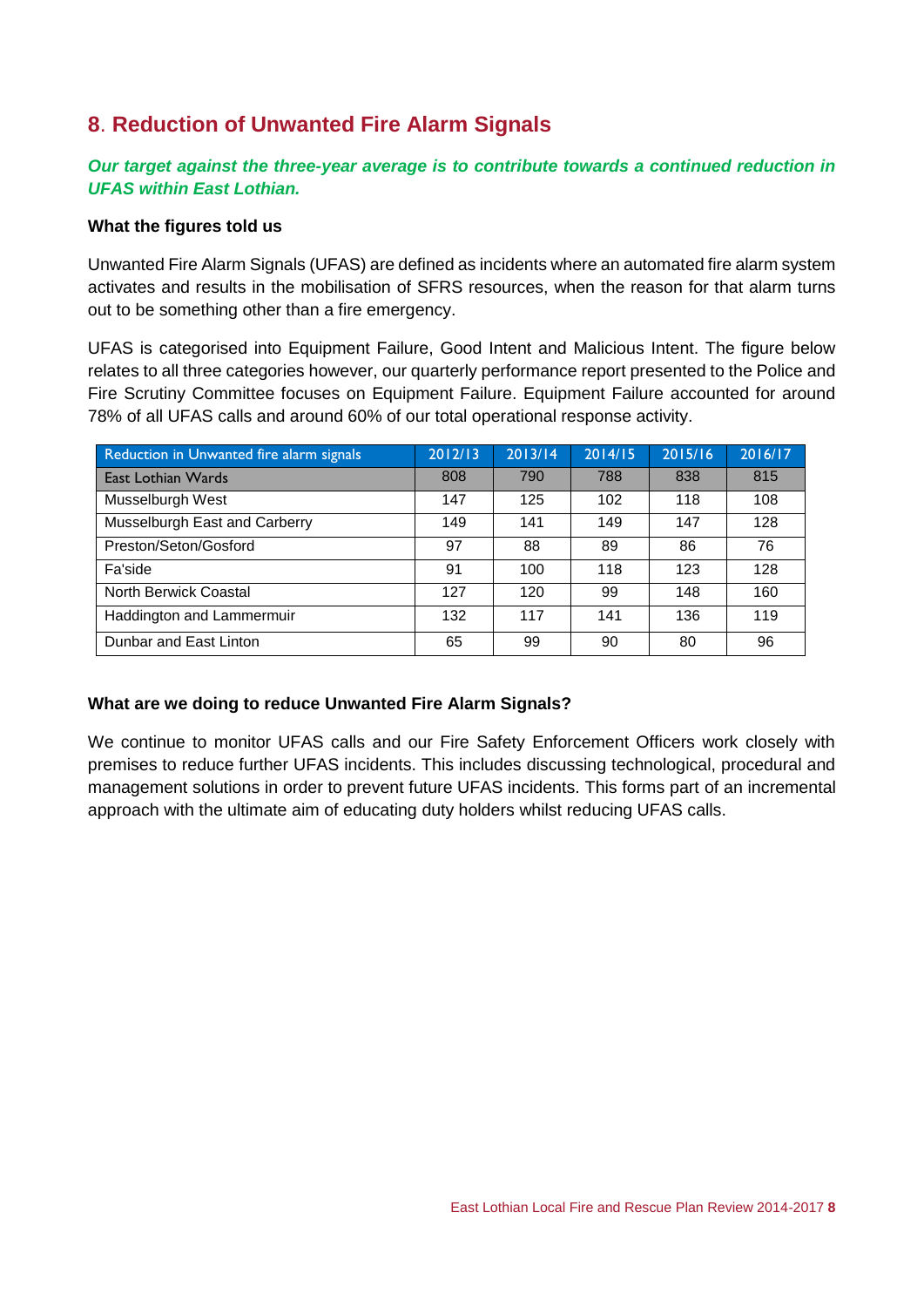# **9. Emerging Priorities**

Last year the SFRS published its 2016-2019 Strategic Plan. Six Strategic Priorities were identified including "Improving Local Outcomes" and "Modernising our Response", the full plan can be accessed here,

[http://www.firescotland.gov.uk/media/1005163/scottish\\_fire\\_and\\_rescue\\_service\\_strategic\\_plan\\_2](http://www.firescotland.gov.uk/media/1005163/scottish_fire_and_rescue_service_strategic_plan_2016_19.pdf) [016\\_19.pdf](http://www.firescotland.gov.uk/media/1005163/scottish_fire_and_rescue_service_strategic_plan_2016_19.pdf)

Both of the aforementioned priorities will form key parts of our 2017-20 Local Fire and Rescue Plan for East Lothian. Indeed, whilst not included in our 2014-17 Local Plan, over the last 18 months we have contributed to both priorities through pilot projects in East Lothian.

In terms of "Improving Local Outcomes", the SFRS lead a multi-agency initiative that targets those most at risk from Unintentional Harm and Injury in the home. The project has seen the role of a local Firefighter expand beyond traditional activities and include holistic home safety such as assessing risk from slips, trips and falls in the home and referring to partner agencies when cases of fuel poverty are identified.

With regard to "Modernising our Response", East Lothian also features heavily in a national project with the aim of increasing survival rates when an individual suffers an "Out of Hospital Cardiac Arrest" (OHCA). Initially seven Community Fire Stations were chosen across Scotland to take part the in pilot, this included Musselburgh. The pilot, which has been running for 18 months, has expanded and now involves 16 stations across Scotland providing a medical response to OHCA in conjunction with Scottish Ambulance colleagues when requested.

The SFRS has taken a lead role in the Scottish Government "Unintentional harm" work stream of the Building Safer Communities Programme. The Scottish wide Strategic Assessment has now been published and will be considered as part of the next Local Fire Plan. [\(http://www.bsc.scot/publications.html\)](http://www.bsc.scot/publications.html)

The SFRS will continually aim to develop, evolve and improve as we look to provide a service that is fit for purpose, effective, efficient and takes cognisance of changing risk profiles and associated community needs.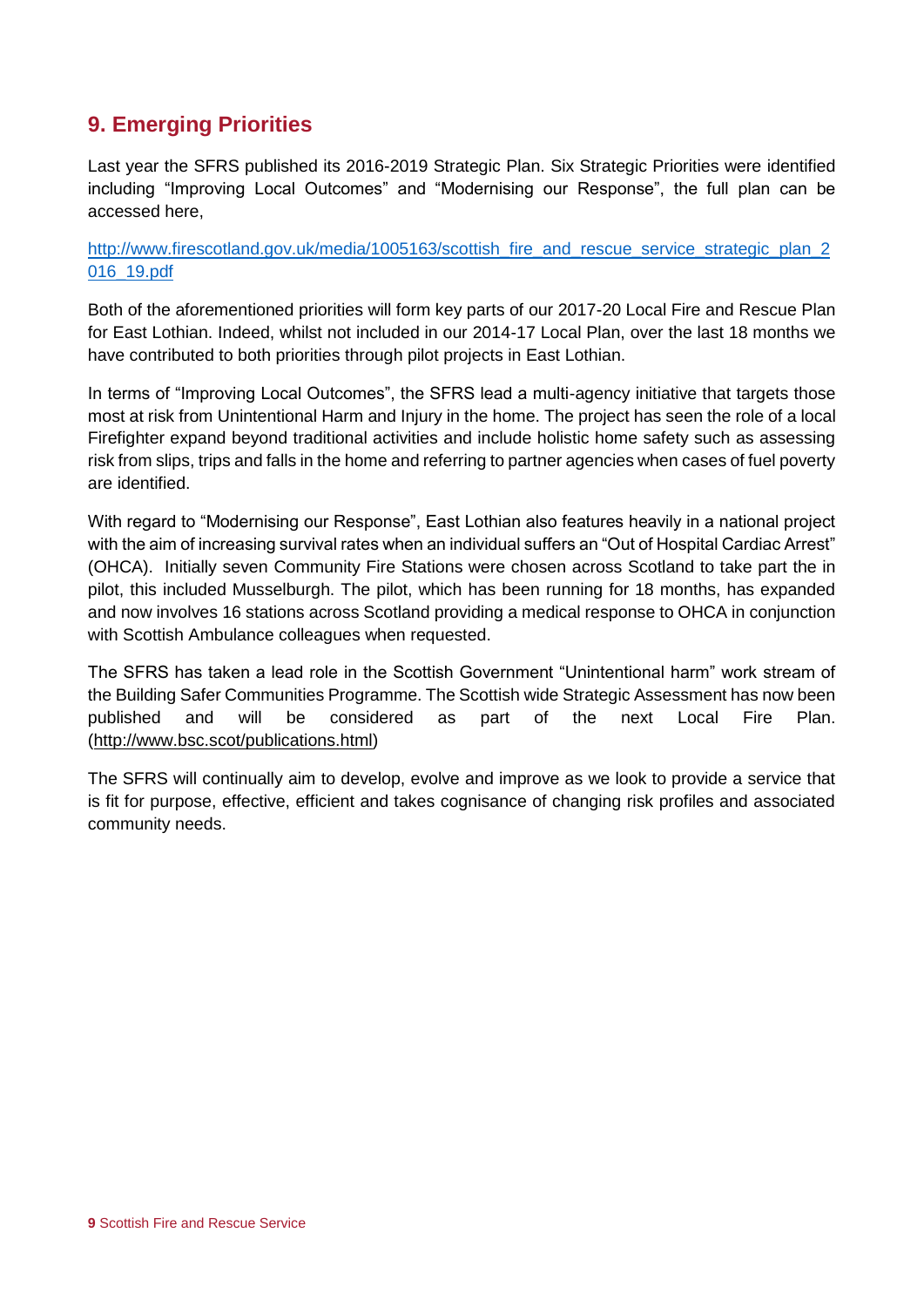### **10. Engagement – what our stakeholders told us**

Building on the intelligence we gathered during engagement and consultation of the SFRS Strategic Plan 2016-19 we re-engaged with our key stakeholders to seek further views on our local service delivery.

Community partners have acknowledged the importance of maintaining our "core business" however also recognise our contributions to wider Community Planning Partnership (CPP) themes such as Reducing Inequalities. Comments suggest that our CPP partners view the SFRS as a committed member in terms of resource and prevention and they are keen to see us develop some of our innovative projects in relation to Community Justice, youth engagement and holistic community safety.

Opportunities have also been highlighted where we can improve our community engagement whilst making our community fire stations more accessible for the general public and community partners. These opportunities also include wider information sharing regarding persons at risk and strengthening ties with Third and voluntary sector organisations.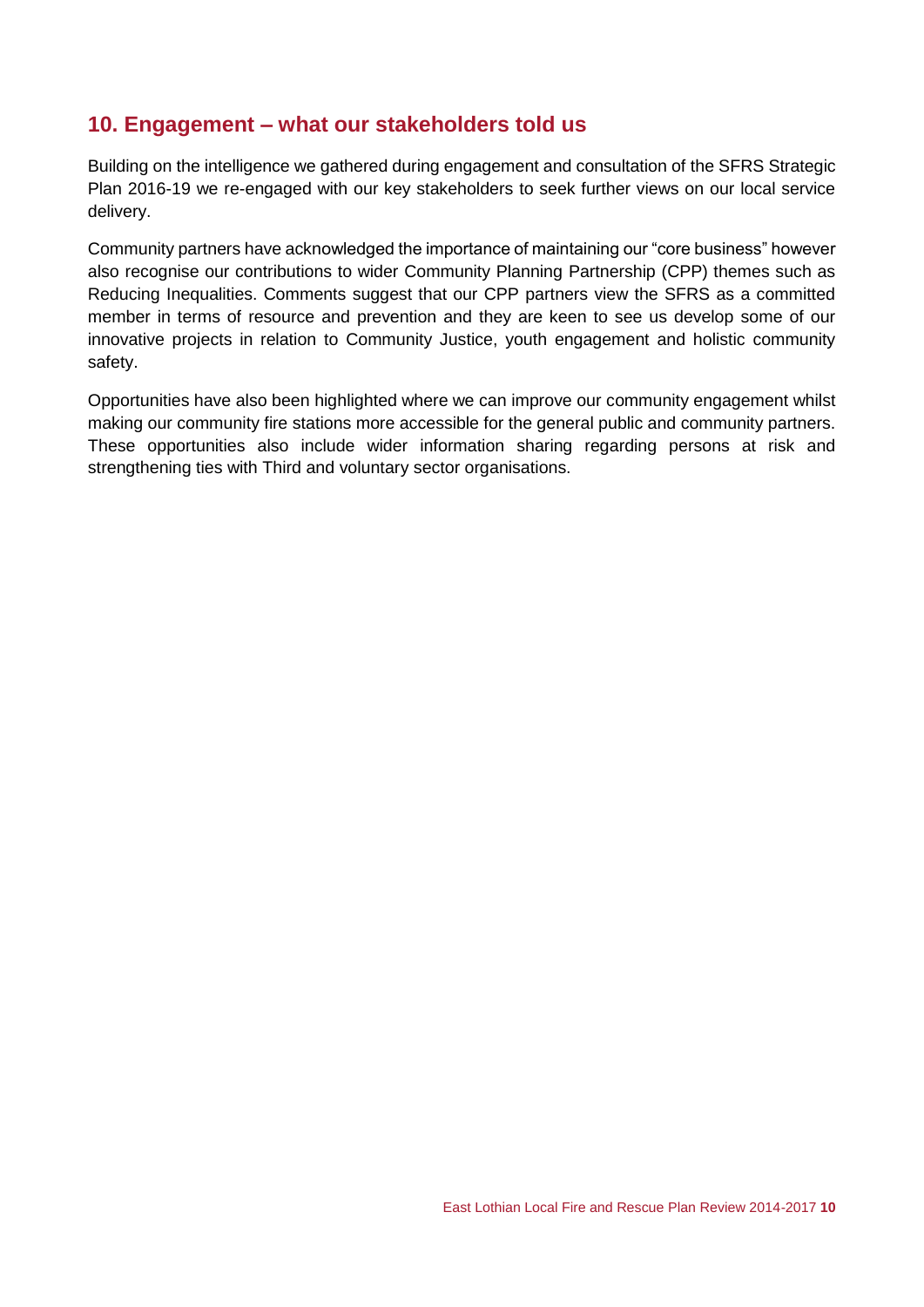# **11. Conclusion**

In reviewing the progress against the priorities within the East Lothian Local Fire and Rescue Plan 2014 – 2017, it pleasing to note the decrease in dwelling fires and associated casualties. We will continue to prioritise this type of incident whilst strengthening our links with community partners and the public to allow us to reach those most at risk from fire in our communities.

On a less positive note, Road Traffic Collisions, other Special Service incidents such as medical response and deliberate fires continue to rise. Improvements in these areas will only be achieved by innovative and concentrated collaborative working with key stakeholders. As a statutory partner within the CPP and having a statutory responsibility for attending RTC's, the SFRS will continue to prioritise the reduction of RTC's and associated casualties.

It is clear that opportunities exist to improve our engagement with the communities we serve. Only by listening to our communities will we accurately identify their needs, which will direct our prevention activities to the people and places that need them most. We will not do this in isolation and we will look to strengthen and improve our excellent relationships with Community Partners such as Police Scotland and the Local Authority whilst establishing links with other partners from the private and third sectors.

The SFRS has undergone significant change since its inception in 2013.Examples of this have been the expansion of the role of a Firefighter into holistic community safety whilst shaping a Fire and Rescue Service that meets the needs of modern day society and its associated risks. We are keen to ensure that the Local Fire and Rescue Plan 2017-20 recognises and reflects some of the key Service transformational changes implemented and continuing to develop in East Lothian.

The review of the East Lothian Local Fire and Rescue Plan for 2014 – 2017 has considered the progress that has been made to date and supported the development of key priorities for the next plan. As mentioned previously, meeting the challenges in the new plan will not be achieved in isolation but through effective partnership working and as such, the new Local Fire and Rescue Plan will seek to compliment and contribute to the integrated approach to Community Planning within East Lothian.